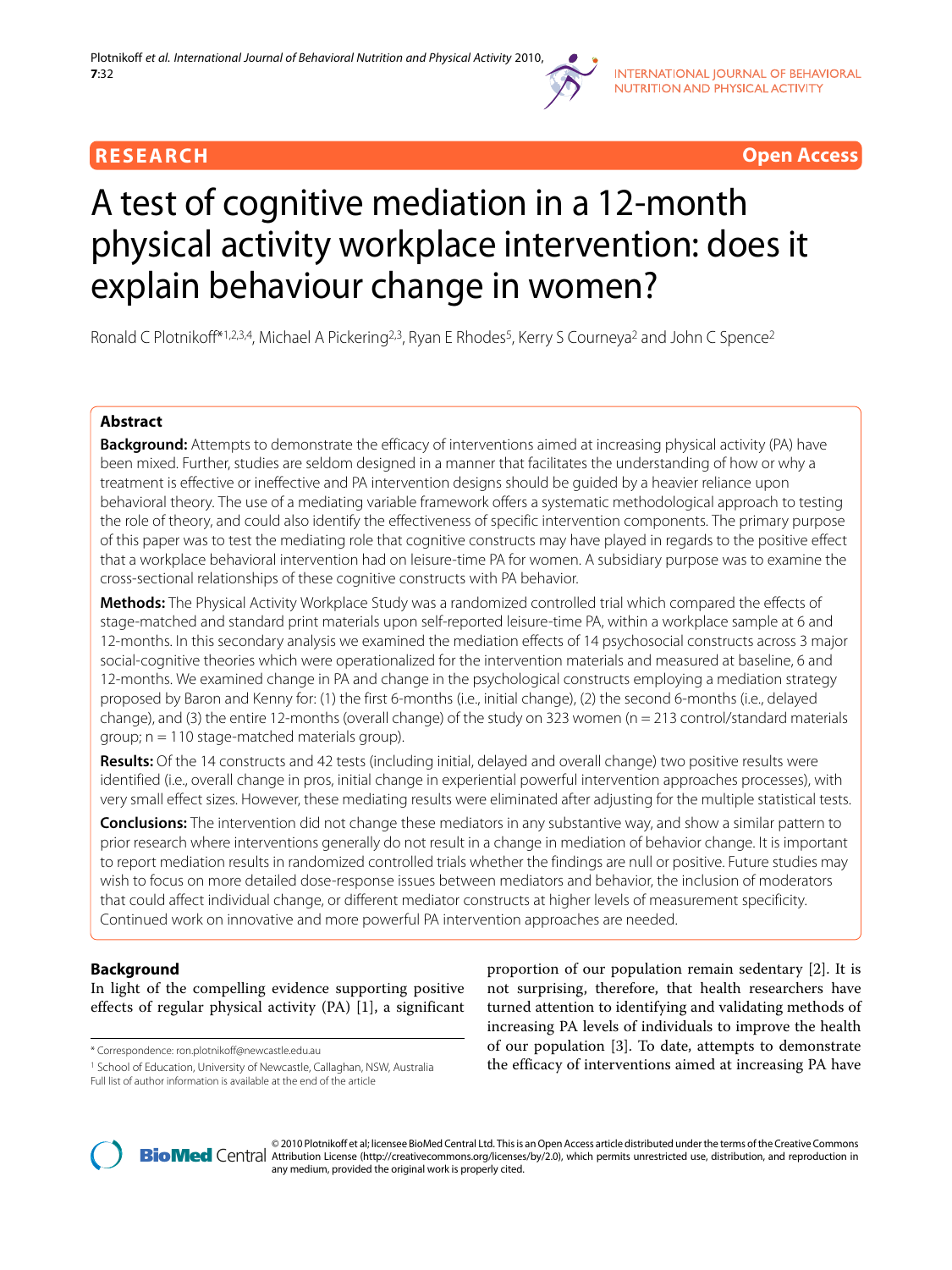been mixed. In a systematic review of 23 physical activity intervention studies, Baranowski and colleagues [\[4](#page-12-3)] reported that many published intervention studies had little or no impact on PA behavior. The authors also concluded that PA interventions often demonstrated effects only for a subset of targeted outcome measures or only for some subgroups at some times, but not other time points. A more recent comprehensive meta-analysis across all contexts of physical activity interventions revealed an overall small effect size (i.e.,  $d = .31$ ) [[5](#page-12-4)]. In a meta-analysis specifically focused on workplace PA interventions, Dishman et al. [\[6](#page-12-5)] reported an overall small effect size  $(r = 0.11)$  across 26 studies.

According to Baranowski et al. [[4\]](#page-12-3), studies are seldom designed in a manner that facilitates the understanding of how or why a treatment is effective, and these authors recommend that PA intervention designs be guided by a heavier reliance upon behavioral theory. Other researchers [\[7](#page-12-6)[,8](#page-12-7)] have made similar recommendations.

In addition to suggesting a stronger theoretical foundation, Baranowski et al. [[4\]](#page-12-3) also point out that the use of a mediating variable framework offers a systematic methodological approach to testing the role of theory, and could also identify the effectiveness of specific intervention components. Other researchers have made calls for an increased emphasis and utilization of mediation designs in physical activity research [\[9-](#page-12-8)[11](#page-12-9)]. The rationale underlying this emphasis is that theory-based intervention research postulates a particular treatment will increase PA by influencing specific constructs that relate to behavior change [[8\]](#page-12-7). Thus, a mediating variable framework provides a basis for examining both the overall efficacy of the intervention, and its proposed mechanism of operation [[3,](#page-12-2)[12\]](#page-12-10).

Experimental designs that assess the relationship between *change* in cognitive mediators and *change* in behavior [[4\]](#page-12-3) are further enhanced when more than two assessments are included so that the time precedence requirement of causal inference can also be established [[3,](#page-12-2)[8\]](#page-12-7). It is important to assess mediators alongside intervention outcomes to obtain a better understanding of intervention efforts. Our current understanding of theories is predominantly based on correlational designs [\[13-](#page-12-11) [15](#page-12-12)] and more studies need to be conducted to examine the internal validity of these theories.

The Physical Activity Workplace Study (PAWS) [[16](#page-12-13)] incorporated a randomized controlled trial design to compare the effects of introducing stage-matched and standard print materials upon self-reported leisure-time PA, within a workplace sample. In addition to assessing self-reported PA prior to the intervention, and at two follow-up time points (i.e., at six and 12 months), PAWS participants also reported levels of 14 cognitive constructs at all three assessments. The selected cognitions were based on social-cognitive theories namely, Transtheoretical Model [\[17](#page-12-14)], Theory of Planned Behavior [\[18](#page-12-15)], Protection Motivation Theory [\[19](#page-12-16)] and Social Cognitive Theory [[20\]](#page-12-17) which are frequently employed in physical activity literature and were operationalized in an integrated theoretical manner for promoting behavior stage of change.

Plotnikoff et al. [[16](#page-12-13)] reported a significant positive effect of the stage-matched intervention upon leisure time PA for females but not for males. However, the original PAWS report did not explore the effect of the intervention on the cognitive constructs, nor did it examine the relationships between the cognitions and leisure time PA.

Therefore, the primary purpose of these follow-up analyses was to investigate the potential mediating role that the cognitive constructs may have played in regards to the positive effect that the PAWS intervention had on leisure-time PA for women. A secondary purpose was to confirm that the theoretical constructs examined as potential mediators of PA were empirically reasonable choices, regardless of observed intervention effects. Specifically, to meet our first purpose we: (a) identified what particular cognitions changed in women, in response to the intervention, (b) determined what cognitive changes were related to PA change, and (c) evaluated whether inclusion of cognitive change within a mediation framework significantly attenuated the observed direct effect of the intervention on PA. To address our second purpose we examined bivariate and partial correlations of each cognition with PA behavior.

# **Methods**

#### **Design**

A detailed description of the methods used in the PAWS study has been reported elsewhere [[16](#page-12-13),[21](#page-12-18)]. In brief, the study was conducted to compare the efficacy of (1) a stage-matched intervention (based on print materials matched for PA stage of readiness), with (2) a standard print-based intervention [the Canadian Physical Activity Guide (CPAG)] [[22](#page-12-19)], and (3) a control group. The primary outcome variable was self-reported leisure time PA. Participants were recruited from three large Canadian worksites via flyers, posters and e-mail notification. Each worksite was further subdivided into geographicallybased sub-sites, which were then randomly assigned to one of the three study arms. A University Research Ethics Committee approved all study procedures.

In the original PAWS report the intervention was effective for females in the stage-matched treatment group, who reported greater increases in PA than women in either the standard treatment group (i.e., those who received the CPAG) or the control group. Women participants in the standard treatment and control groups did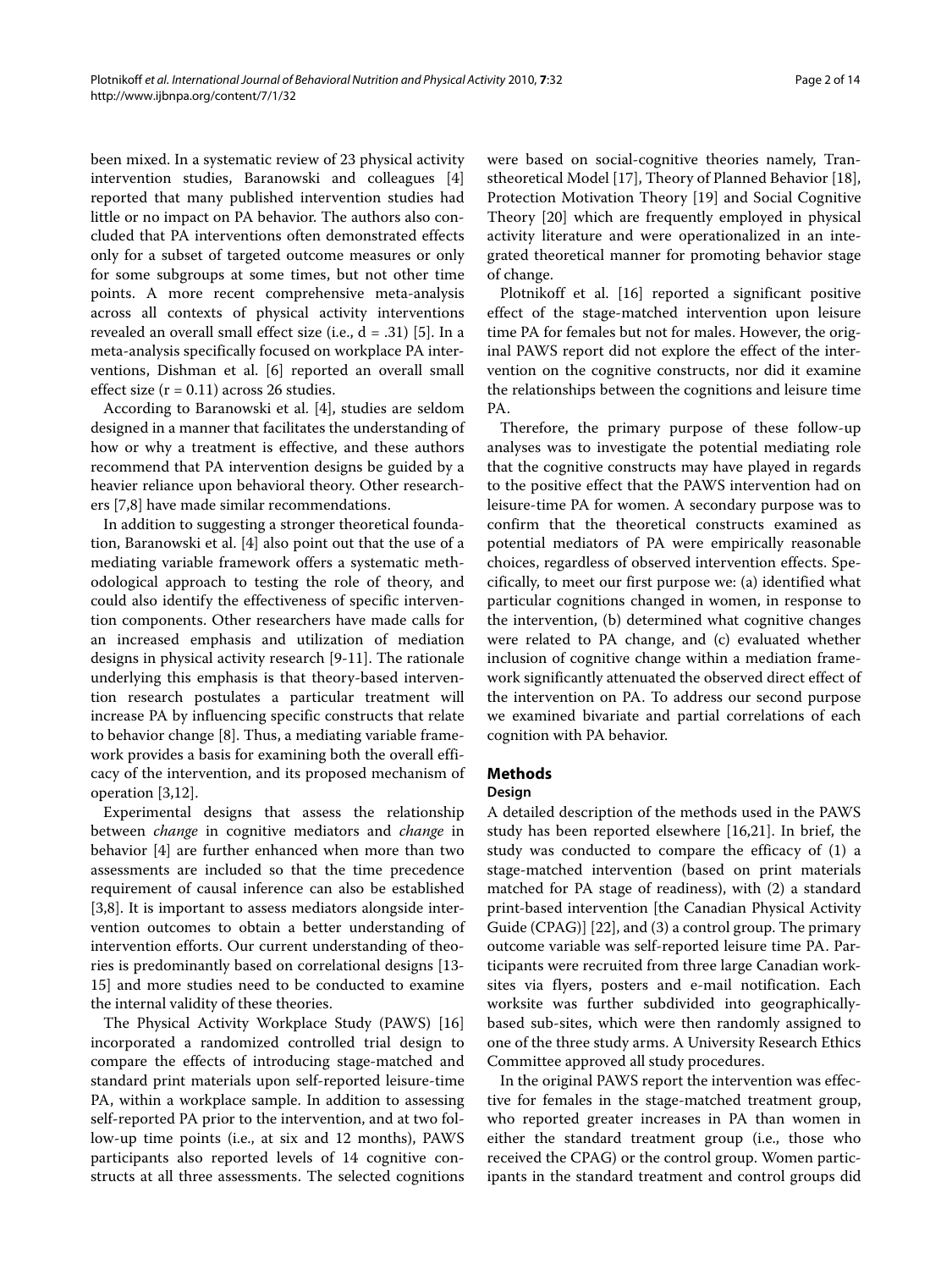not differ in PA change [\[16](#page-12-13)]. According to Cohen's guidelines, there was more than adequate power (> .80; alpha < .05) with the group N's to detect a medium effect size (i.e., a mean difference of 0.5 of a standard deviation) between the three study groups (as well as between the combined standard and control group versus the stagematched group) in the subsample of women on PA behavior over the course of the study [\[23](#page-12-20)]. Subsequent analyses further revealed almost no differences between the standard versus control groups on cognitive change over the duration of the study. Of the 14 social cognitive variables examined in the study, only one construct (i.e., 'perceived behavioral control') changed significantly between the groups over time ( $p = .03$ ); the magnitude of the difference was small (approx .20 on the 5-point scale). In the current analyses we combined women in the standard treatment group with the control group women, and compared this new group against women who received the stage-matched print materials.

#### **Participants**

Participants were employees from three large organizations in the province of Alberta, Canada [[16\]](#page-12-13). Though 897 participants were recruited in the original study, 507 (56.5%) completed the questionnaire at all three time periods. The current analyses are restricted to women who completed the questionnaires at all three assessments, and who included sufficient information for change in PA scores to be computed  $(n = 326 \text{ of } 661)$ females, 49.3%). (For consistency, it was important to employ the same N of women as reported in the primary paper [[16\]](#page-12-13) for our mediation analyses; therefore we did not impute the last observation carried forward technique for those missing the 6 and 12-month assessments.) Of these, three women reported changes in MET-minutes scores from Time 1 to Time 3 of greater than 5000 MET-minutes, which was substantially more than three standard deviations from the mean MET-minutes change score. Thus, these three cases were considered outliers, and were removed from subsequent analyses. The women remaining in the sample  $(n = 324)$ exhibited a mean age of 42.6 years  $(SD = 8.8)$ , and were highly educated (82.0% reported having at least a college degree). Approximately three-quarters  $(n = 244)$  of the remaining sample reported being in a committed relationship (i.e., either married or common law). Two-thirds  $(n = 217)$  reported working full time, 31.5%  $(n = 102)$ worked part-time, and less than 1% of the respondents were volunteers ( $n = 3$ ). Two women in the sample did not report their employment status. For this study analyses, the combined control and standard materials group consisted of 213 women, while the stage-matched group comprised 110 women; there were no statistical differ-

ences between the groups on the above-mentioned demographic characteristics.

#### **Measures**

Questionnaires that included demographic information, self-reported leisure time PA, and several psychosocial constructs, were collected at three times: baseline, sixmonths, and 12-months.

#### **demographic characteristics**

Age, gender, marital status, education level, gross family income, employment status, height and weight were collected as part of the baseline assessment.

#### **physical activity**

Respondents reported frequency, duration, and level of intensity (i.e., light, moderate or strenuous) of weekly PA sessions, based on a modified version [\[16](#page-12-13)] of the Godin Leisure-Time Exercise Questionnaire (GLTEQ) [[24\]](#page-12-21). Frequency and duration of moderate and strenuous sessions were multiplied together, then weighted by estimates of metabolic equivalents (i.e., 4.0 MET for moderate activity and 7.5 MET for strenuous activity) [\[25\]](#page-12-22). MET.minutes scores for each session were totalled, providing an estimate of total weekly PA. Light activity was not included in the PA calculations.

#### **psychological constructs**

A total of 14 psychosocial constructs from the Theory of Planned Behavior [[18\]](#page-12-15), Transtheoretical Model [[17\]](#page-12-14), Protection Motivation Theory [\[19\]](#page-12-16), and Social Cognitive Theory [\[20](#page-12-17)[,26](#page-12-23)], were considered as potential mediators of the intervention effect upon self-reported PA (see Plotnikoff et al. [[16\]](#page-12-13) for details of our rationale). Table 1 displays (a) an example item from each scale, (b) response scale anchors and number of items (c) instrument development source, and (d) reliability coefficients for each assessment in this study. Constructs scores were computed as the mean value of responses to each scale's individual items.

#### **Statistical Analyses**

Our analytical approach consisted of product of coefficients tests of mediation [\[27\]](#page-12-24) and was guided by the previously reported findings of the PAWS study [[16\]](#page-12-13). To explore the potential mediation processes, we employed a mediation strategy proposed by Baron and Kenny [\[28](#page-12-25)]. We first confirmed the overall stage-matched intervention effect for women (i.e., path 'c' in Figure [1\)](#page-4-0) by regressing self-reported PA change upon a dummy-coded indicator of group membership (i.e., stage-matched materials vs. CPAG print materials or control group). Next, we examined the effect of the stage-matched intervention on the various psychological constructs (i.e., path 'a' in Figure [1\)](#page-4-0) by separately regressing change in each of the cognitions upon intervention group membership. If the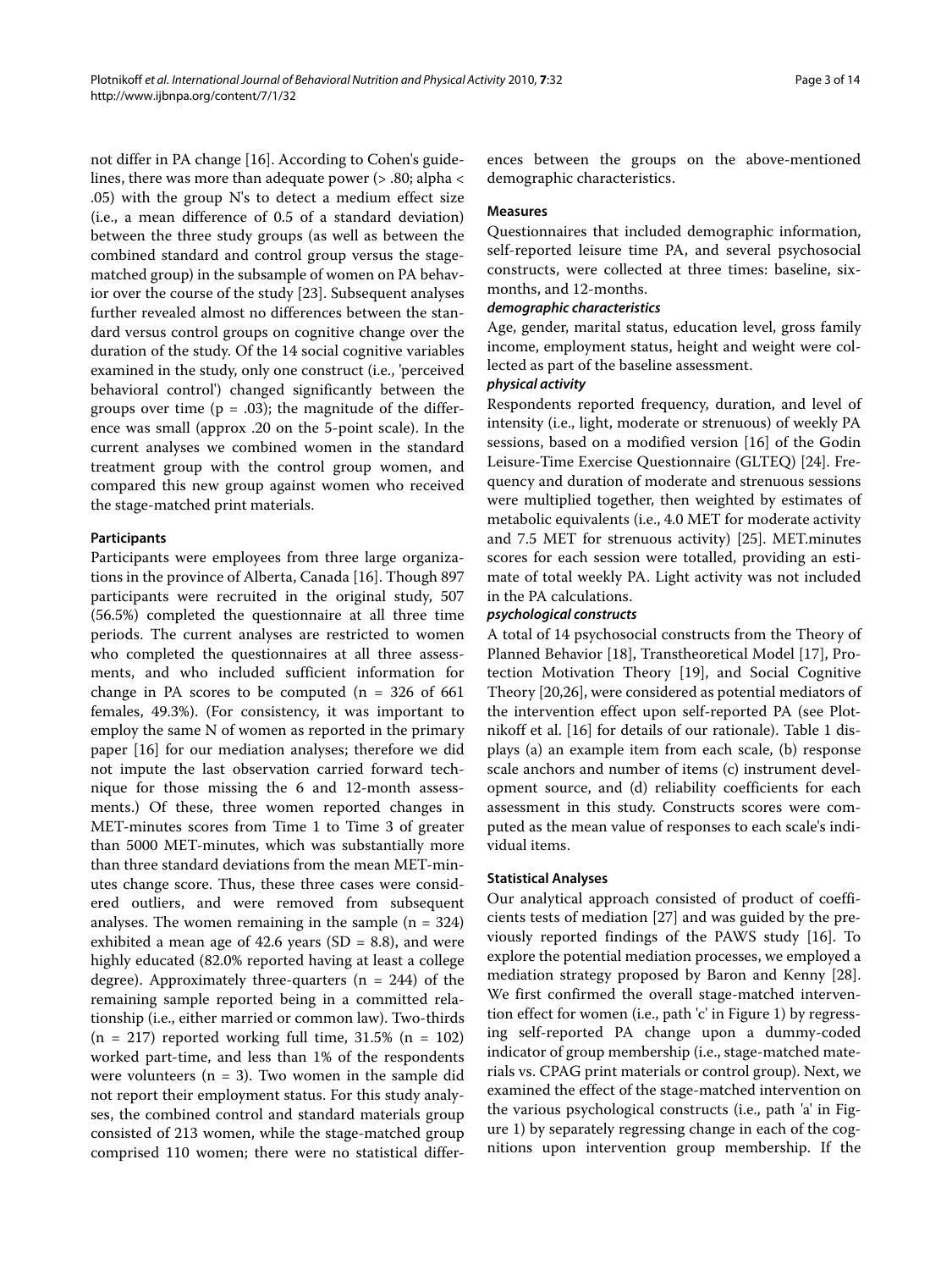| Psychological<br>construct | Sample item                                                                                                                                        | <b>Response scale</b><br>(number of items)                                                                                        | Construct source(s)<br>[reference number] | αT1<br>αT <sub>2</sub><br>αT3 |
|----------------------------|----------------------------------------------------------------------------------------------------------------------------------------------------|-----------------------------------------------------------------------------------------------------------------------------------|-------------------------------------------|-------------------------------|
| self-efficacy              | In the next six months, I<br>am confident that I can<br>participate in regular<br>physical activity:<br>When I have to do it by<br>myself.         | "Not confident at all" to<br>"Extremely confident"<br>(9 items)                                                                   | [43, 44]                                  | .93<br>.93<br>.94             |
| decisional balance<br>pros | Over the next 6 months:<br>Physical activity would<br>help reduce tension or<br>manage stress.                                                     | "Not at all" to "Very<br>much"<br>(5 items)                                                                                       | [43, 44]                                  | .85<br>.83<br>.85             |
| decisional balance<br>cons | Over the next 6 months:<br>Physical activity would<br>take too much time.                                                                          | "Not at all" to "Very<br>much"<br>(6 items)                                                                                       | [43, 44]                                  | .77<br>.75<br>.78             |
| behavioral processes       | How often in the past<br>month:<br>Did you set physical<br>activity goals for<br>yourself that you could<br>reach?                                 | "Never" to "Very often"<br>(9 items)                                                                                              | $[44]$                                    | .86<br>.84<br>.87             |
| experiential processes     | How often in the past<br>month:<br>Did warnings about<br>health problems cause<br>concern?                                                         | "Never" to "Very often"<br>(10 items)                                                                                             | [44]                                      | .81<br>.80<br>.82             |
| severity                   | I feel:<br>For me, being<br>physically inactive<br>would be a very bad<br>thing.                                                                   | "Definitely not" to<br>"Definitely yes"<br>(3 items)                                                                              | [45, 46]                                  | .61<br>.60<br>.81             |
| vulnerability              | I feel:<br>If I don't get enough<br>physically activity, I<br>would be at risk for<br>serious health<br>problems.                                  | "Definitely not" to<br>"Definitely yes"<br>(3 items)                                                                              | [45, 46]                                  | .84<br>.92<br>.91             |
| fear                       | I feel:<br>Not getting enough<br>physical activity would<br>frighten me because of<br>the possibility of<br>developing serious<br>health problems. | "Definitely not" to<br>"Definitely yes"<br>(3 items)                                                                              | [45, 46]                                  | .93<br>.94<br>.95             |
| response efficacy          | I feel:<br>For me, physical<br>activity will keep me<br>healthy.                                                                                   | "Definitely not" to<br>"Definitely yes"<br>(3 items)                                                                              | [45, 46]                                  | .83<br>.78<br>.91             |
| attitude                   | For me regular physical<br>activity over the next 6<br>months will be:<br>"Quite Useful" to<br>"Quite Useless"                                     | Response scale<br>differed for each item<br>(i.e., enjoyable, useful,<br>wise, interesting,<br>relaxing, beneficial) (6<br>items) | [47, 48]                                  | .78<br>.82<br>.80             |

# **Table 1: Example items from each psychological construct scale, number of items and response scale, instrument development source(s), and reliability coefficients computed at each assessment point in this study.**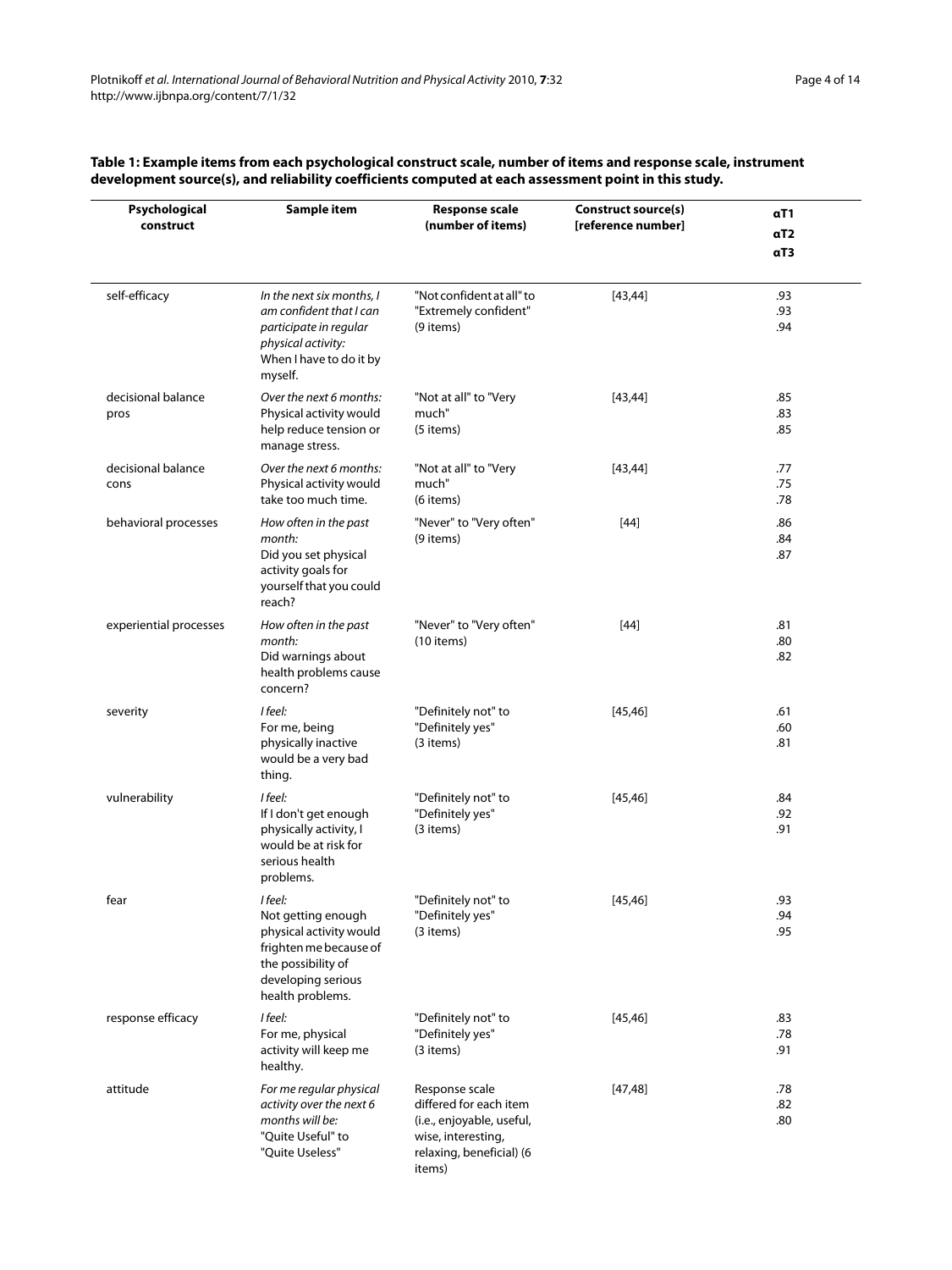| injunctive norms     | Over the next 6 months:                                                          | "Strongly disagree" to | [47, 48] | .67 |  |
|----------------------|----------------------------------------------------------------------------------|------------------------|----------|-----|--|
|                      | Most people in my                                                                | "Strongly agree"       |          | .73 |  |
|                      | social network want<br>me to do regular<br>physical activity.                    | (4 items)              |          | .73 |  |
| descriptive norms    | Over the next 6 months:                                                          | "Strongly disagree" to | [47, 48] | .55 |  |
|                      | Most of my family                                                                | "Strongly agree"       |          | .61 |  |
|                      | members will<br>participate in regular<br>physical activity.                     | (4 items)              |          | .63 |  |
| social support       | Over the next 6 months:                                                          | "Strongly disagree" to | [47, 48] | .76 |  |
|                      | People in my social                                                              | "Strongly agree"       |          | .73 |  |
|                      | network are likely to<br>help me participate in<br>regular physical<br>activity. | (3 items)              |          | .73 |  |
| perceived behavioral | Over the next 6 months:                                                          | Response scale         | $[47]$   | .57 |  |
| control              | If I were really                                                                 | differed for each item |          | .60 |  |
|                      | motivated<br>participating in regular<br>physical activity would<br>be easy.     | (4 items)              |          | .60 |  |

| Table 1: Example items from each psychological construct scale, number of items and response scale, instrument   |
|------------------------------------------------------------------------------------------------------------------|
| development source(s), and reliability coefficients computed at each assessment point in this study. (Continued) |

regression coefficients for both paths 'a' and 'c' were significant, we then regressed the change in PA upon the dummy-coded intervention variable and the change in the potential mediator simultaneously. This third step determined: (a) if change in the potential mediating psychological construct had a significant relationship with the change in PA, after controlling for the effect the intervention had on both (i.e., path 'b' in Figure [1](#page-4-0)), and (b) if the direct effect of the intervention upon PA change was attenuated (as compared to the direct effect when the mediator was not included in the model), as is required to infer that at least partial mediation was plausible [\[29](#page-12-26)]. Testing the statistical significance of the indirect effect through paths 'a' and 'b' is equivalent to that of the attenuation of path 'c' [\[29](#page-12-26)]. Statistical significance of the indirect effect was based upon the Sobel test statistic [[30](#page-12-27)], which has been shown to be stable for single mediator models

<span id="page-4-0"></span>

with sample sizes greater than  $N = 50$  [[31\]](#page-12-28). Based on the sample sizes of our two study groups, we had power at the 0.8 level to detect medium effect sizes for any potential mediation effects of the psychosocial constructs [\[32\]](#page-12-29).

Although mediation analysis typically stops if either path 'c' or path 'a' is not statistically significant, in order to address our second study aim we proceeded to calculate bivariate and partial correlations (controlling for the intervention effect), between change in each of the psychological constructs and change in PA. This served as an empirical post-hoc confirmation of the appropriateness of the theory-based cognitions that were chosen as potential mediators. In other words, did changes in these cognitions relate to change in physical activity, as theory would suggest, irrespective of the effects or non-effects of the intervention.

Finally, change in PA across the entire 12-month intervention was presented in the original PAWS report [\[16](#page-12-13)]. However, specific examination of the pattern of change within the 12 months was not reported. In these followup analyses we examined change in PA and change in the psychological constructs for: (1) the first six months (i.e., initial change), (2) the second six months (i.e., delayed change), and (3) the entire 12 months (overall change) of the study. Throughout this report, references to initial change of PA and cognitions at six months (Time 2) and overall change at 12 months (Time 3) refer to residual change; post-test values were regressed onto their baseline values to create residualized change scores.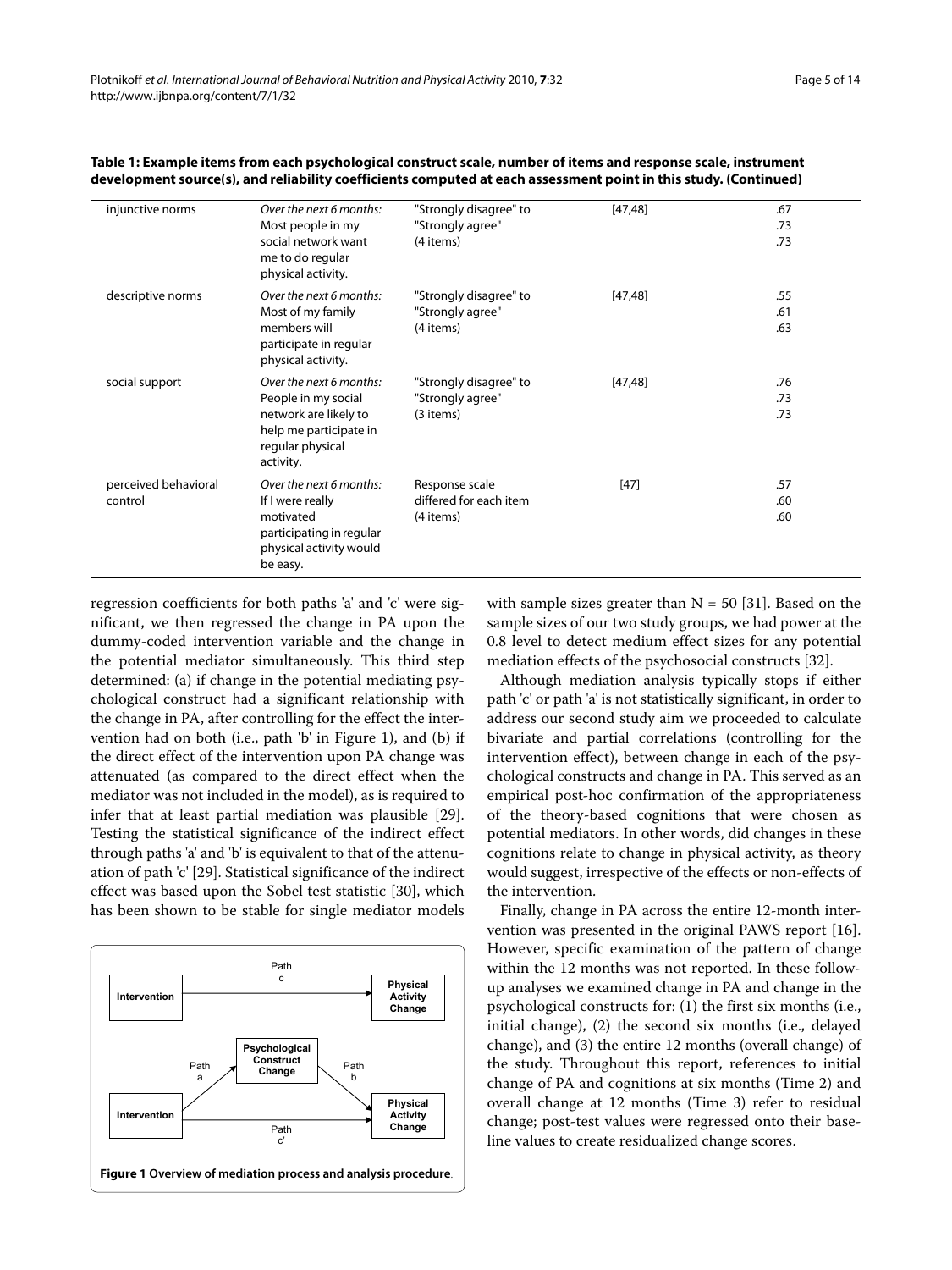# **Results**

#### **Preliminary Analyses**

Prior to performing mediation analyses all 14 cognitive constructs and leisure time PA levels were compared between study participants who provided sufficient data for these analyses (i.e., completed all three assessments and provided PA data) and those who did not (i.e., either did not complete all three assessments or did not provide sufficient data to calculate change in PA levels). Independent t-tests indicated that no significant differences on PA levels, or on 13 of the 14 psychological constructs (i.e., all p-values > .10). For the one significant construct (i.e., severity), participants who were not included in these analyses ( $n = 333$ ) reported slightly lower levels ( $M =$ 4.62, SD = 0.60) than did participants who were  $[(n = 325;$  $M = 4.73$ , SD = 0.46), t(656) = -2.60, p = .01], however the magnitude of this difference was small. Thus, although the current mediation analyses are based on approximately one-half of the participants originally recruited, there were no substantive differences in baseline characteristics between those who provided sufficient data for these analyses and those who either dropped out of the study or provided insufficient data, in regards to leisure time physical activity and the psychological constructs under consideration. Moreover, there were no drop-out differences between the study groups.

#### **Path c: Direct Intervention Effect on Changes in Physical Activity**

The top panel of Table 2 indicates that the dummy-coded intervention group variable contributed significantly to prediction of both delayed and overall change in leisure time PA. Treatment group membership did not predict change in PA during the first six months of the study. Specifically, after controlling for individual activity levels reported at the beginning of each time period, women in the stage-matched group reported significantly higher weekly leisure time PA, by approximately 320 and 270 MET-minutes, during the second six months and over the entire 12 months respectively, as compared to women in the combined CPAG and control group. Group membership accounted for 2.6% of the variance in delayed PA change and 2.1% in overall PA change.

#### **Path a: Intervention Effect on Changes in Psychological Constructs**

Tables 2 and 3 display residual change score means and associated unstandardized regression coefficients, p-values, effect-sizes and power for the intervention effect upon all 14 psychological construct change scores, including initial, delayed, and overall change. Out of 42 models exploring the possible mediating role of psychological constructs, only two indicated that the stagematched intervention contributed significantly toward

predicting changes in the cognitions. On average, overall change in pros, and initial change in experiential processes, both increased approximately 0.15 units more (on a 5 point scale) for the stage-matched intervention group than for the CPAG plus control group. The intervention accounted for 1.3% and 2.0% of the variance in overall change in pros and initial change in experiential processes, respectively. Instead of adjusting p-values for the number of tests, we have reported exact p-values, effect sizes, and power estimates for all analyses in Tables 2 and 3, so that readers may evaluate significance of results for themselves. In light of effect size and power considerations, our mediation analyses were guided by uncorrected p-criteria of .05 as representing individual effects unlikely to have been observed in our samples, if in fact, no such effects would be evident in populations with similar characteristics.

# **Path b: Effect of Cognitive Changes on Changes in Physical Activity**

The pros construct showed the only significant *overall* change in response to the stage-matched intervention. Therefore, it was considered as a potential mediator only for *overall* change in leisure time PA. The path b mediation coefficient showed a significant relationship between the overall change in pros and the overall change in leisure time PA. Specifically, for every one unit of overall change in pros, weekly leisure time PA increased by 162.0 METs, after controlling for initial level of pros and the effect of the intervention.

The experiential process construct showed significant initial change, and was therefore considered a potential mediator for both the delayed and overall change in leisure time PA. However, neither the path b coefficient from initial change in experiential processes to delayed change in physical activity, nor the path b coefficient from initial change in experiential processes to overall change in PA, was statistically significant ( $B_{delayed}$   $_{PA}$  = 58.3, p = .584;  $B_{overall PA} = 62.4$ , p = .532).

#### **Mediation Effects (Attenuation of Path c)**

Evaluating the significance of the magnitude of a mediating effect (attenuation of path c) is typically pursued only if both path a, and path b are significant. Based on our criteria, only the potential indirect effect of the stagematched intervention upon overall change in leisure time PA, through the overall change in pros, exhibited significance of both paths, and thus, was the only mediating effect examined for statistical significance.

#### **mediation via change in pros**

The change in  $\mathbb{R}^2$  values when the intervention was added as a second predictor of PA change (in addition to change in pros) was .017. This  $\mathbb{R}^2$  change value was slightly smaller in magnitude than the  $R^2$  value of .021 that was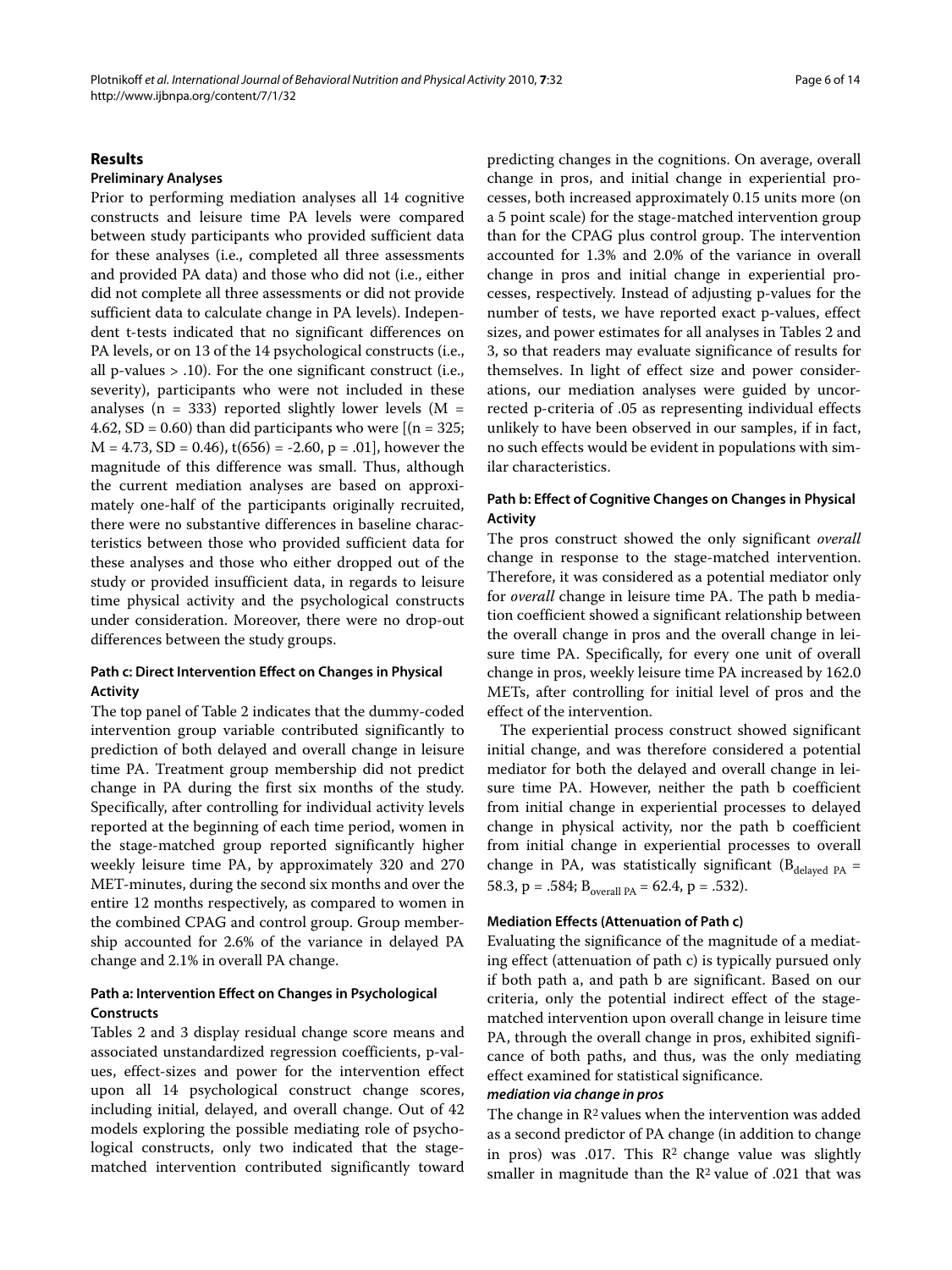| <b>Group Means</b>        |                   |                          |           |       |           |       |
|---------------------------|-------------------|--------------------------|-----------|-------|-----------|-------|
|                           | Stage-<br>matched | Control +<br><b>CPAG</b> | B         | p     | <b>R2</b> | power |
| Physical<br>activity      |                   |                          |           |       |           |       |
| <b>Initial Change</b>     | $-76.510$         | $-15.640$                | $-60.867$ | 0.564 | 0.001     | 0.089 |
| Delayed<br>Change         | 104.121           | $-214.392$               | 318.513   | 0.004 | 0.026     | 0.818 |
| Overall<br>Change         | 70.496            | $-198.624$               | 269.120   | 0.009 | 0.021     | 0.746 |
| Self-efficacy             |                   |                          |           |       |           |       |
| Initial Change            | 0.068             | $-0.015$                 | 0.083     | 0.207 | 0.005     | 0.243 |
| Delayed<br>Change         | 0.036             | 0.035                    | 0.002     | 0.979 | 0.000     | 0.050 |
| Overall<br>Change         | 0.071             | 0.011                    | 0.060     | 0.392 | 0.002     | 0.137 |
| Pros                      |                   |                          |           |       |           |       |
| <b>Initial Change</b>     | 0.093             | 0.001                    | 0.092     | 0.216 | 0.005     | 0.235 |
| Delayed<br>Change         | 0.075             | 0.005                    | 0.071     | 0.305 | 0.003     | 0.176 |
| Overall<br>Change         | 0.121             | $-0.023$                 | 0.145     | 0.041 | 0.013     | 0.533 |
| Cons                      |                   |                          |           |       |           |       |
| Initial Change            | 0.014             | 0.001                    | 0.013     | 0.827 | 0.000     | 0.055 |
| Delayed<br>Change         | $-0.024$          | $-0.011$                 | $-0.013$  | 0.823 | 0.000     | 0.056 |
| Overall<br>Change         | $-0.014$          | 0.008                    | $-0.022$  | 0.728 | 0.000     | 0.064 |
| Experiential<br>processes |                   |                          |           |       |           |       |
| <b>Initial Change</b>     | 0.125             | $-0.023$                 | 0.148     | 0.011 | 0.020     | 0.726 |
| Delayed<br>Change         | $-0.022$          | 0.030                    | $-0.052$  | 0.380 | 0.002     | 0.142 |
| Overall<br>Change         | 0.061             | 0.006                    | 0.055     | 0.390 | 0.002     | 0.138 |
| Behavioral<br>processes   |                   |                          |           |       |           |       |
| <b>Initial Change</b>     | 0.036             | 0.037                    | $-0.001$  | 0.987 | 0.000     | 0.050 |
| Delayed<br>Change         | 0.076             | $-0.002$                 | 0.078     | 0.264 | 0.004     | 0.201 |
| Overall<br>Change         | 0.033             | $-0.015$                 | 0.048     | 0.491 | 0.001     | 0.106 |
| Severity                  |                   |                          |           |       |           |       |
| <b>Initial Change</b>     | 0.037             | $-0.012$                 | 0.049     | 0.356 | 0.003     | 0.152 |
| Delayed<br>Change         | $-0.028$          | 0.000                    | $-0.028$  | 0.679 | 0.001     | 0.070 |

#### **Table 2: Group means (i.e., stage-matched vs. CPAG + control), unstandardized regression coefficients, p-values, effect-size, and power for self-reported physical activity and eight of 14 potential mediating psychological constructs.**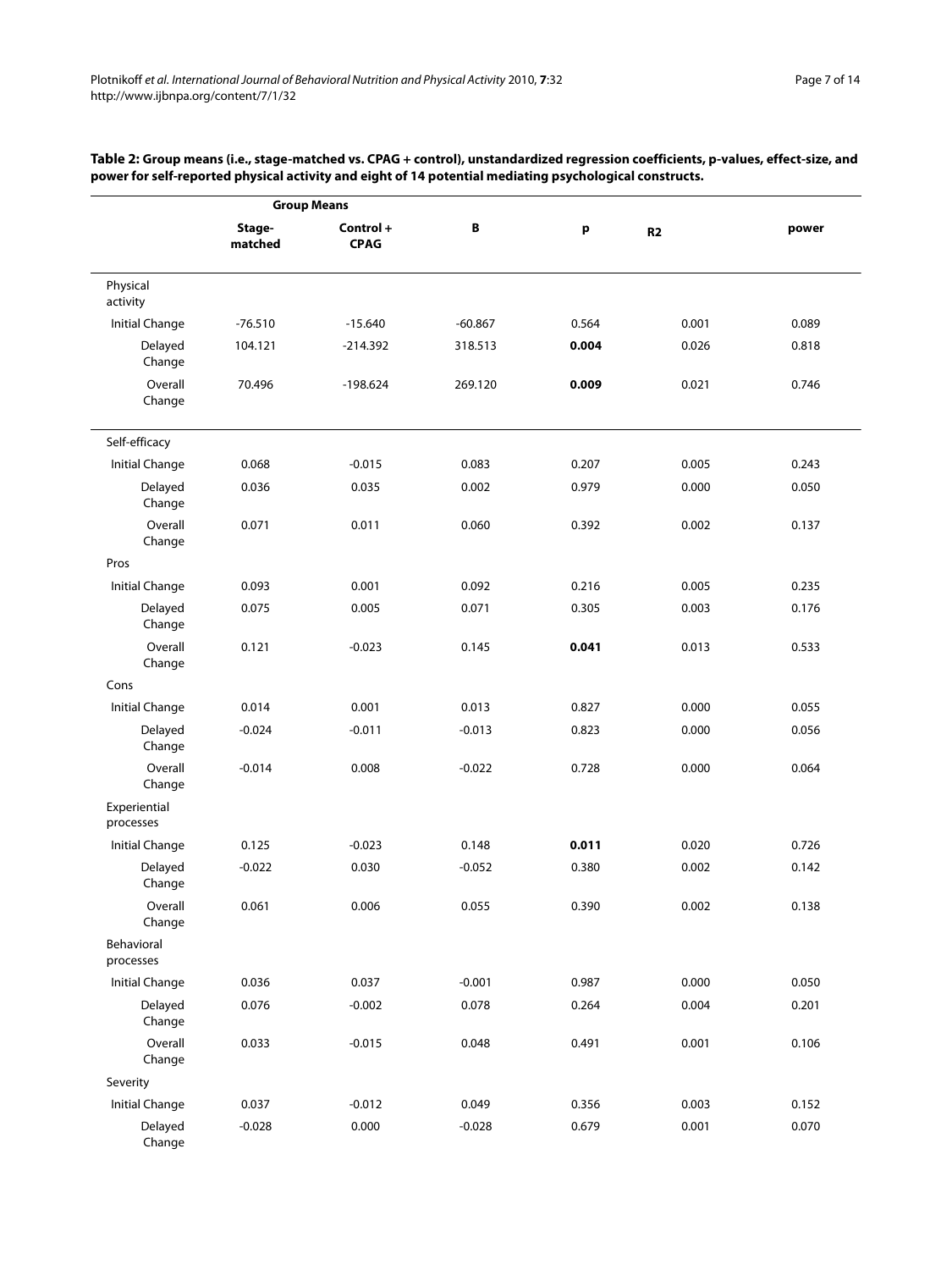| Overall<br>Change | $-0.027$ | $-0.032$ | 0.005    | 0.942 | 0.000 | 0.051 |
|-------------------|----------|----------|----------|-------|-------|-------|
| Vulnerability     |          |          |          |       |       |       |
| Initial Change    | 0.049    | $-0.081$ | 0.131    | 0.152 | 0.006 | 0.298 |
| Delayed<br>Change | $-0.003$ | 0.009    | $-0.012$ | 0.894 | 0.000 | 0.052 |
| Overall<br>Change | 0.009    | $-0.029$ | 0.037    | 0.664 | 0.001 | 0.072 |
| Fear              |          |          |          |       |       |       |
| Initial Change    | 0.001    | $-0.011$ | 0.012    | 0.910 | 0.000 | 0.051 |
| Delayed<br>Change | 0.064    | $-0.047$ | 0.111    | 0.213 | 0.005 | 0.238 |
| Overall<br>Change | 0.052    | $-0.056$ | 0.108    | 0.235 | 0.004 | 0.220 |

**Table 2: Group means (i.e., stage-matched vs. CPAG + control), unstandardized regression coefficients, p-values, effect-size, and power for self-reported physical activity and eight of 14 potential mediating psychological constructs. (Continued)**

Bolded values =  $p < .05$ 

observed when the stage-matched intervention was the only predictor of change in leisure time PA.

The magnitude of this indirect effect was 23.50 METminutes (i.e., the mediating effect accounted for a 23.5 MET-minutes greater change in PA for the intervention group than for the control group), and the associated Sobel  $z = 1.430$  was not statistically significant ( $p = .153$ ). Thus, although the amount of unique variance shared between the intervention and PA was less when the change in pros was also included as a predictor than when the intervention predicted PA alone, the mediating effect was not large enough to consider change in perceived benefits of PA (pros) as a significant mediator of the intervention effect upon the self-reported changes in leisure time PA.

# **Bivariate and partial correlations of cognitions with physical activity change**

Tables 4 and 5 presents the bivariate and partial correlations of the cognitive changes with PA change (regardless of intervention effects on cognitions).

# **Discussion**

The primary purpose of this study was to examine the potential mediators of behavior change in a worksite-distributed PA intervention [[16\]](#page-12-13). Potential mediators included constructs of the Theory of Planned Behavior, Protection Motivation Theory, the Transtheoretical Model, and Social Cognitive Theory allowing for a broad assortment of social-cognitive constructs. The results suggest a general failure of these constructs to account for mediation, and several potential reasons for this null effect are discussed below. We believe the results of this study will inform future research efforts.

Of the 14 constructs and 42 tests (including initial change, delayed change, and overall change) only two positive results were identified (i.e., overall change in pros, initial change in experiential processes), and these were of very small effect size [\[23\]](#page-12-20). Adjusting the alpha to account for the multiple tests, eliminate any mediation effect in this study.

Thus, it is clear that the intervention did not change these mediators in any substantive way. Low fidelity observed in our current interventions has also been found among many other trials (see Lewis et al. [\[8](#page-12-7)], Lubans et al, [[33](#page-12-30)], and Rhodes and Pfaeffi [[34\]](#page-12-31) for reviews). In a recent study [[35](#page-12-32)] somewhat similar to ours also reported that a lifestyle physical activity intervention in women effectively increased physical activity, but none of the proposed psychosocial constructs showed a mediating effect. In a recent review of 28 primary prevention PA trials, Rhodes and Pfaeffli [[34\]](#page-12-31) found that over half of the trials failed to change the proposed mediators of the intervention.

Clearly, continued innovation to increase the power of interventions is needed to bring about change in socialcognitive variables. This problem poses less of a challenge to current theories as it does to interventions; nevertheless, it does suggest that social-cognitive constructs may be difficult to change following interventions. Interestingly, in our study, several of the changes in social-cognitive constructs were related to subsequent changes in PA independent of the intervention arm. Thus, there was some evidence of validity for these mediators despite the intervention's failure to change these constructs. However, there are practical limitations to changing these constructs that also need consideration. For example, many of the constructs demonstrated very high mean val-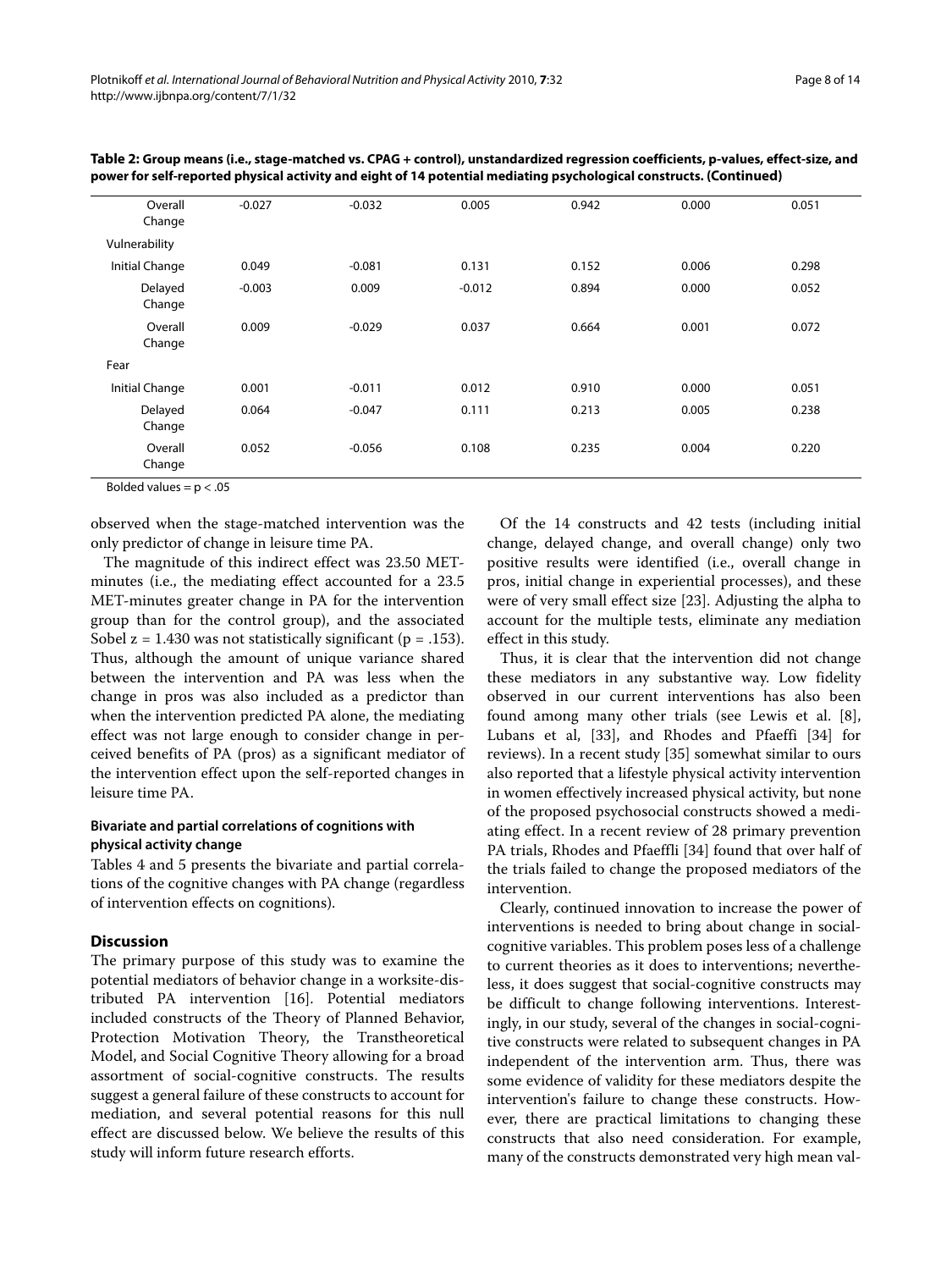| Page 9 of 14 |  |  |
|--------------|--|--|
|--------------|--|--|

| <b>Group Means</b>                 |                   |                          |          |       |         |       |  |
|------------------------------------|-------------------|--------------------------|----------|-------|---------|-------|--|
|                                    | Stage-<br>matched | Control +<br><b>CPAG</b> | B        | p     | R2      | power |  |
| Response<br>efficacy               |                   |                          |          |       |         |       |  |
| Initial<br>Change                  | 0.056             | $-0.007$                 | 0.063    | 0.187 | 0.005   | 0.261 |  |
| Delayed<br>Change                  | 0.046             | $-0.011$                 | 0.057    | 0.382 | 0.002   | 0.141 |  |
| Overall<br>Change                  | 0.073             | $-0.019$                 | 0.092    | 0.160 | 0.006   | 0.290 |  |
| Attitude                           |                   |                          |          |       |         |       |  |
| Initial<br>Change                  | $-0.090$          | $-0.003$                 | $-0.087$ | 0.079 | 0.010   | 0.420 |  |
| Delayed<br>Change                  | $-0.016$          | 0.008                    | $-0.025$ | 0.567 | 0.001   | 0.088 |  |
| Overall<br>Change                  | $-0.055$          | 0.010                    | $-0.066$ | 0.187 | 0.005   | 0.261 |  |
| Injunctive<br>norms                |                   |                          |          |       |         |       |  |
| Initial<br>Change                  | 0.080             | 0.054                    | 0.026    | 0.640 | 0.001   | 0.075 |  |
| Delayed<br>Change                  | 0.024             | $-0.018$                 | 0.041    | 0.469 | 0.002   | 0.112 |  |
| Overall<br>Change                  | 0.062             | 0.001                    | 0.061    | 0.288 | 0.004   | 0.186 |  |
| Descriptive<br>norms               |                   |                          |          |       |         |       |  |
| Initial<br>Change                  | 0.056             | 0.009                    | 0.046    | 0.507 | 0.001   | 0.101 |  |
| Delayed<br>Change                  | 0.054             | 0.005                    | 0.049    | 0.466 | 0.002   | 0.113 |  |
| Overall<br>Change                  | 0.086             | 0.000                    | 0.086    | 0.236 | 0.004   | 0.220 |  |
| Social<br>support                  |                   |                          |          |       |         |       |  |
| Initial<br>Change                  | 0.098             | 0.041                    | 0.057    | 0.435 | 0.002   | 0.122 |  |
| Delayed<br>Change                  | $-0.017$          | $-0.005$                 | $-0.012$ | 0.879 | < .001  | 0.053 |  |
| Overall<br>Change                  | 0.057             | 0.008                    | 0.050    | 0.552 | 0.001   | 0.091 |  |
| Perceived<br>behavioral<br>control |                   |                          |          |       |         |       |  |
| Initial<br>Change                  | 0.008             | 0.026                    | $-0.018$ | 0.798 | < 0.001 | 0.058 |  |
| Delayed<br>Change                  | 0.038             | $-0.009$                 | 0.046    | 0.450 | 0.002   | 0.117 |  |
| Overall<br>Change                  | 0.026             | $-0.012$                 | 0.038    | 0.569 | 0.001   | 0.088 |  |

# **Table 3: Group means (i.e., stage-matched vs. CPAG + control), unstandardized regression coefficients, p-values, effectsize, and power for the remaining six of 14 potential mediating psychological constructs.**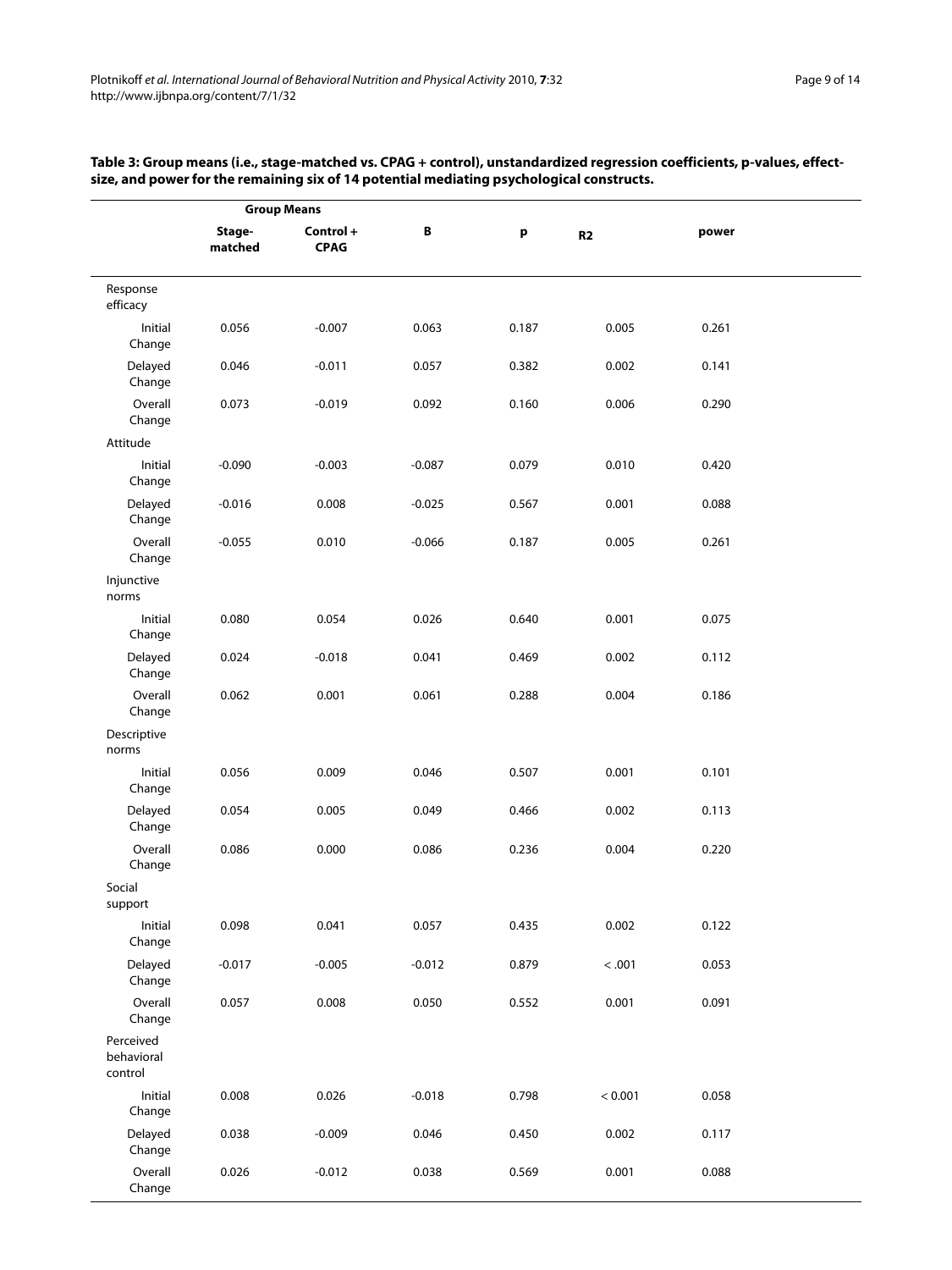|                           |                                    | <b>Bivariate Correlations</b>      |                                    | <b>Partial Correlations</b>        |                                    |                             |
|---------------------------|------------------------------------|------------------------------------|------------------------------------|------------------------------------|------------------------------------|-----------------------------|
|                           | <b>Initial</b><br><b>Change PA</b> | <b>Delayed</b><br><b>Change PA</b> | <b>Overall</b><br><b>Change PA</b> | <b>Initial</b><br><b>Change PA</b> | <b>Delayed</b><br><b>Change PA</b> | Overall<br><b>Change PA</b> |
| Self-efficacy             |                                    |                                    |                                    |                                    |                                    |                             |
| <b>Initial Change</b>     | .152                               | .199                               | .227                               | .155                               | .191                               | .220                        |
| Delayed<br>Change         | .017                               | .157                               | .153                               | .016                               | .166                               | .159                        |
| Overall<br>Change         | .100                               | .261                               | .291                               | .101                               | .261                               | .291                        |
| Pros                      |                                    |                                    |                                    |                                    |                                    |                             |
| <b>Initial Change</b>     | .130                               | .051                               | .093                               | .133                               | .036                               | .082                        |
| Delayed<br>Change         | $-0.013$                           | .120                               | .092                               | $-0.012$                           | .114                               | .086                        |
| Overall<br>Change         | .044                               | .113                               | .110                               | .047                               | .095                               | .096                        |
| Cons                      |                                    |                                    |                                    |                                    |                                    |                             |
| <b>Initial Change</b>     | $-.010$                            | $-.124$                            | $-104$                             | $-0.010$                           | $-.128$                            | $-107$                      |
| Delayed<br>Change         | .059                               | $-197$                             | $-127$                             | .058                               | $-.198$                            | $-126$                      |
| Overall<br>Change         | .069                               | $-.233$                            | $-157$                             | .069                               | $-.235$                            | $-157$                      |
| Experiential<br>processes |                                    |                                    |                                    |                                    |                                    |                             |
| <b>Initial Change</b>     | .051                               | .032                               | .061                               | .055                               | .012                               | .046                        |
| Delayed<br>Change         | .067                               | .165                               | .172                               | .066                               | .176                               | .181                        |
| Overall<br>Change         | .077                               | .164                               | .186                               | .078                               | .161                               | .184                        |
| Behavioral<br>processes   |                                    |                                    |                                    |                                    |                                    |                             |
| <b>Initial Change</b>     | .327                               | .019                               | .132                               | .327                               | .022                               | .135                        |
| Delayed<br>Change         | $-0.064$                           | .373                               | .310                               | $-0.062$                           | .369                               | .304                        |
| Overall<br>Change         | .140                               | .328                               | .351                               | .141                               | .326                               | .349                        |
| Severity                  |                                    |                                    |                                    |                                    |                                    |                             |
| <b>Initial Change</b>     | .140                               | .107                               | .145                               | .142                               | .096                               | .137                        |
| Delayed<br>Change         | $-.001$                            | .133                               | .125                               | $-.001$                            | .136                               | .127                        |
| Overall<br>Change         | .055                               | .162                               | .173                               | .056                               | .158                               | .170                        |
| Vulnerability             |                                    |                                    |                                    |                                    |                                    |                             |
| <b>Initial Change</b>     | $-0.064$                           | .087                               | .096                               | $-.062$                            | .075                               | .087                        |
| Delayed<br>Change         | .017                               | .038                               | .048                               | .017                               | .038                               | .049                        |

**Table 4: Bivariate and partial correlations between changes in potential mediating psychological constructs and change in self-reported physical activity (females) for self-reported physical activity and nine of 14 potential mediating psychological constructs.**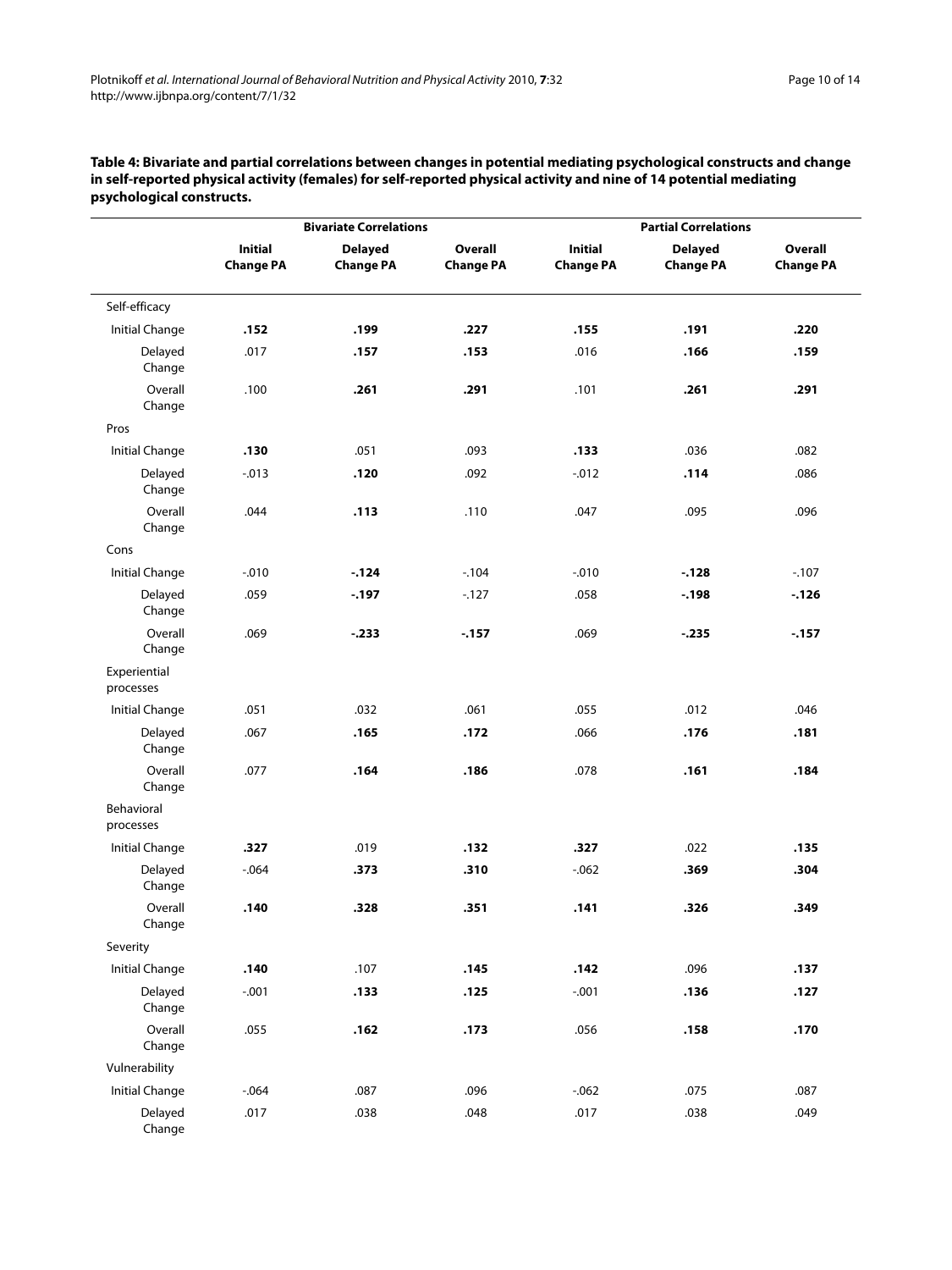| Overall<br>Change     | $-.015$  | .077 | .097     | $-0.014$ | .073 | .094     |
|-----------------------|----------|------|----------|----------|------|----------|
| Fear                  |          |      |          |          |      |          |
| <b>Initial Change</b> | $-.041$  | .025 | $-0.019$ | $-0.040$ | .019 | $-0.024$ |
| Delayed<br>Change     | .029     | .043 | .054     | .031     | .031 | .045     |
| Overall<br>Change     | $-0.012$ | .047 | .025     | $-0.010$ | .032 | .014     |
| Response<br>efficacy  |          |      |          |          |      |          |
| <b>Initial Change</b> | .094     | .032 | .056     | .097     | .017 | .045     |
| Delayed<br>Change     | .039     | .125 | .112     | .040     | .122 | .109     |
| Overall<br>Change     | .056     | .117 | .109     | .058     | .109 | .102     |
|                       |          |      |          |          |      |          |

**Table 4: Bivariate and partial correlations between changes in potential mediating psychological constructs and change in self-reported physical activity (females) for self-reported physical activity and nine of 14 potential mediating psychological constructs. (Continued)**

Bolded values =  $p < .05$ 

ues [[16\]](#page-12-13). This suggests a ceiling/threshold for the possibility of change. Fishbein et al. [\[7](#page-12-6)] highlight the importance of demonstrating 'room for change' in psychological constructs as an important step in interventions. There are also other potential methodological artefacts such as measurement times used (too long or too short to capture changes), and attenuation of measurement error. Another explanation for the observed small changes may be explained by *response shift theory* [[36\]](#page-12-33). Response shift theory refers to a change in one's selfevaluation and/or internal standard (e.g., attitude, perceived control) that result from a change in a measured variable (e.g., PA behavior). An individual for example, may have high perceptions of control before engaging in PA. However, when the individual initiates the behavior, perceptions of control may diminish as barriers to PA and other related constraints may increasingly inhibit the ability to perform PA. Although to date *response shift theory* has not been evaluated in the social-cognitive domain, this theory may provide one explanation for the observed positive behavioral changes (i.e., PA) while cognitive variables remained relatively stable.

In our study, there was an intervention effect on behavior, despite the intervention's general inability to change the examined psychological mediators. A failure to show mediation by social-cognitive variables despite behavior changes, is common [[8](#page-12-7)[,36-](#page-12-33)[39](#page-12-34)]; indeed most intervention effects on behavior have not been completely accounted for by the proposed mediators [[8,](#page-12-7)[34\]](#page-12-31). Further, a recent study [[40\]](#page-12-35) that reviewed mediators of dietary behavior change observed that interventions were relatively unsuccessful in changing mediators. The most powerful and consistent mediator of behavior change interventions in past research has been the behavioral processes of change [[8,](#page-12-7)[34\]](#page-12-31), however, this construct was ineffective in the current trial.

Similar measurement (attenuation, response shifts) and method (e.g., time-frame) artefacts as highlighted above may account for this result. Still, the finding is suggestive that our current psychological constructs may be inadequate to account for behavioral changes. This also reflects correlational research where even our best prediction models typically explain less than 30% of the variance in PA [[4\]](#page-12-3). An expansion of current models to include additional relevant constructs seems prudent yet most of our current theoretical conceptions share considerable redundancy [\[7](#page-12-6),[15](#page-12-12),[26](#page-12-23)] and thus it is difficult to make suggestions based on the extant literature. Perhaps more sophisticated tests such as an examination of moderators such as personality and environmental characteristics (see Rhodes and Smith [\[41](#page-12-36)]) or more specific measurement domains (e.g., belief level vs. aggregation) would be helpful (see Vallance et al. [[42\]](#page-13-6)). It is also important to note that the behavior change effect in this study was small (2% variance). While this is typical of worksite interventions [\[6\]](#page-12-5) and behavioral interventions more generally [[5\]](#page-12-4) the precision needed from the purported mediators to account for this very small effect may be difficult. However, it is important that physical activity interventions perform and report mediation analyses even if mediation is not established.

Finally, we must acknowledge the study limitations which include the use of self-report measures to assess physical activity, and the low level of participant retention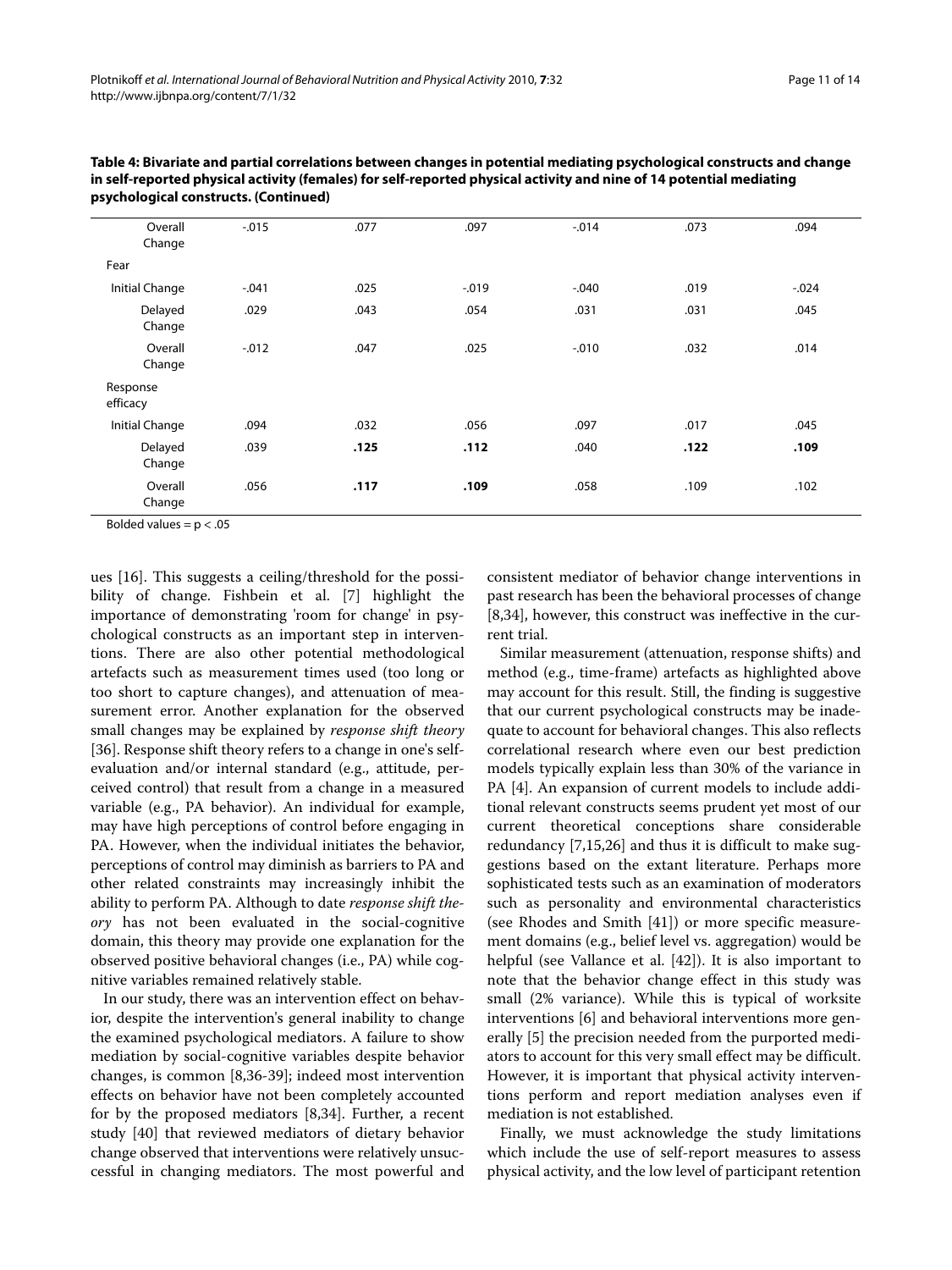| Table 5: Bivariate and partial correlations between changes in potential mediating psychological constructs and change  |
|-------------------------------------------------------------------------------------------------------------------------|
| in self-reported physical activity (females) for self-reported physical activity and the remaining five of 14 potential |
| mediating psychological constructs.                                                                                     |

|                                  | <b>Bivariate Correlations</b>      |                                    |                                    | <b>Partial Correlations</b>        |                                    |                             |  |
|----------------------------------|------------------------------------|------------------------------------|------------------------------------|------------------------------------|------------------------------------|-----------------------------|--|
|                                  | <b>Initial</b><br><b>Change PA</b> | <b>Delayed</b><br><b>Change PA</b> | <b>Overall</b><br><b>Change PA</b> | <b>Initial</b><br><b>Change PA</b> | <b>Delayed</b><br><b>Change PA</b> | Overall<br><b>Change PA</b> |  |
| Attitude                         |                                    |                                    |                                    |                                    |                                    |                             |  |
| <b>Initial Change</b>            | $-0.033$                           | $-.130$                            | $-0.090$                           | $-0.036$                           | $-113$                             | $-0.076$                    |  |
| Delayed<br>Change                | $-061$                             | $-0.034$                           | $-0.065$                           | $-0.061$                           | $-0.032$                           | $-0.063$                    |  |
| Overall<br>Change                | $-0.059$                           | $-121$                             | $-.123$                            | $-062$                             | $-.110$                            | $-115$                      |  |
| Injunctive<br>norms              |                                    |                                    |                                    |                                    |                                    |                             |  |
| <b>Initial Change</b>            | .105                               | $-0.030$                           | .003                               | .104                               | $-.026$                            | .006                        |  |
| Delayed<br>Change                | $-102$                             | .185                               | .118                               | $-.101$                            | .180                               | .113                        |  |
| Overall<br>Change                | $-0.059$                           | .166                               | .112                               | $-0.058$                           | .162                               | .108                        |  |
| Descriptive<br>norms             |                                    |                                    |                                    |                                    |                                    |                             |  |
| <b>Initial Change</b>            | .065                               | $-.011$                            | $-0.019$                           | .066                               | $-.018$                            | $-0.025$                    |  |
| Delayed<br>Change                | $-0.038$                           | .124                               | .068                               | $-0.038$                           | .120                               | .063                        |  |
| Overall<br>Change                | $-0.020$                           | .099                               | .036                               | $-0.018$                           | .088                               | .027                        |  |
| Social support                   |                                    |                                    |                                    |                                    |                                    |                             |  |
| <b>Initial Change</b>            | .024                               | .054                               | .035                               | .025                               | .050                               | .031                        |  |
| Delayed<br>Change                | .236                               | .074                               | .131                               | .237                               | .072                               | .130                        |  |
| Overall<br>Change                | .209                               | .103                               | .138                               | .211                               | .094                               | .132                        |  |
| Perceived<br>behavior<br>control |                                    |                                    |                                    |                                    |                                    |                             |  |
| Initial Change                   | .157                               | .126                               | .055                               | .157                               | .030                               | .058                        |  |
| Delayed<br>Change                | .045                               | .204                               | .188                               | .046                               | .201                               | .185                        |  |
| Overall<br>Change                | .102                               | .092                               | .102                               | .102                               | .094                               | .104                        |  |

Bolded values =  $p < .05$ 

throughout the 12 month study period. This should be taken into account in the interpretation of our findings.

In summary, an examination of mediators of PA behavior change using four leading social cognition theories was unable to account for the effect of the intervention on behavior in a worksite intervention. The results highlight the importance of reporting mediation results in randomized controlled trials whether the findings are null or positive. Future studies may wish to focus on more detailed dose-response issues between mediators and behavior, the inclusion of moderators that could affect individual change, or different mediator constructs at higher levels of measurement specificity. Overall, however, the results show a similar pattern to prior research where interventions did not result in a change in mediation of behavior. Continued work on innovative and more powerful intervention approaches to PA is timely.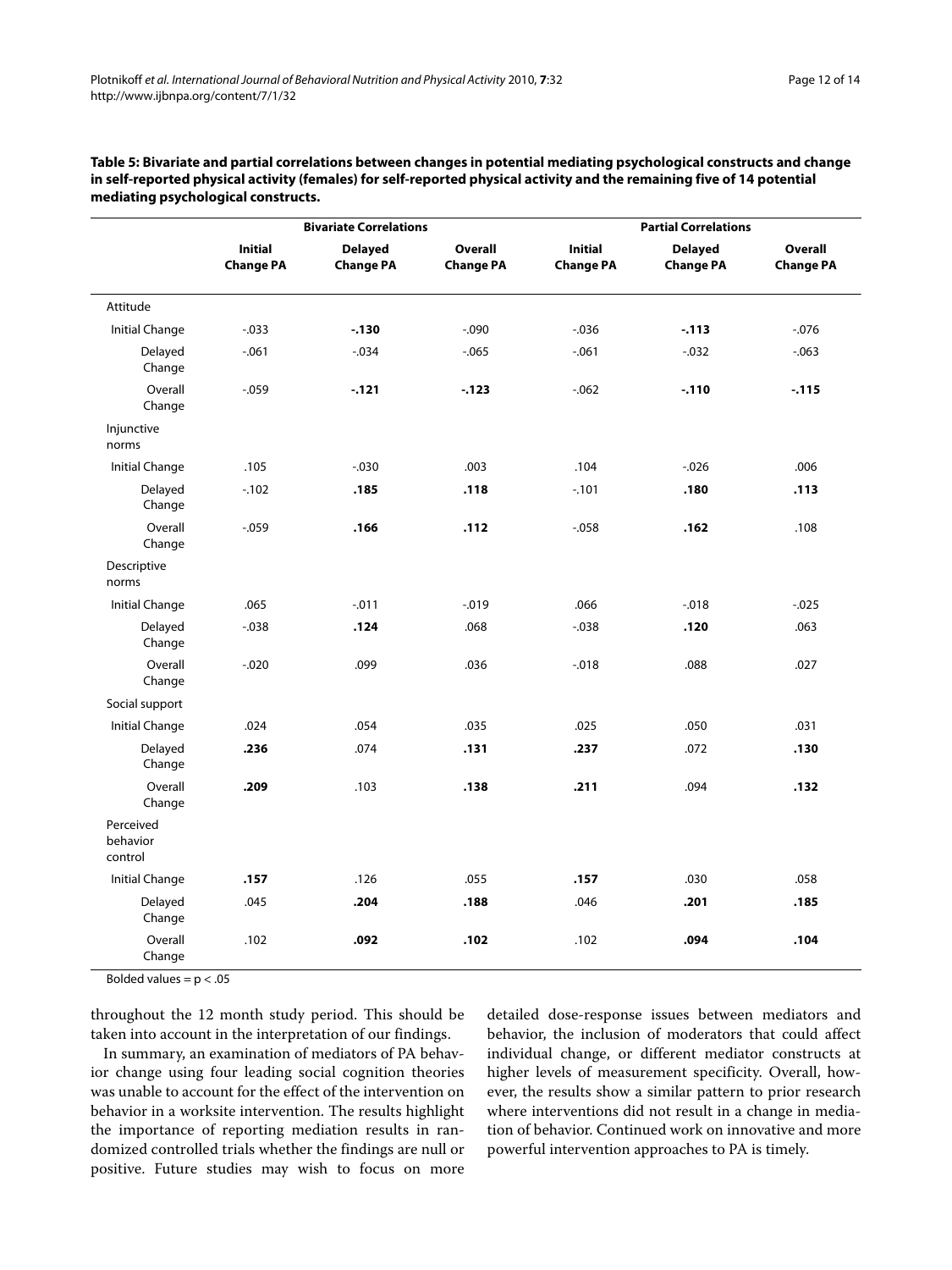#### **Competing interests**

The authors declare that they have no competing interests.

#### **Authors' contributions**

RCP, MAP, KSC and JCS conceived the study. MAP analyzed the data. MAP, RCP, KSC and JCS interpreted the data. MAP, RCP and RER were responsible for drafting the manuscript. All authors critically evaluated the article for content and approved the final version.

#### **Acknowledgements**

This study was funded by the Canadian Institutes of Health Research. RCP holds salary awards from the Canadian Institutes of Health Research (Chair in Applied Public Health) and Alberta Heritage Foundation for Medical Research (Health Scholar). KSC is supported by the Canadian Research Chair Program.

#### **Author Details**

1School of Education, University of Newcastle, Callaghan, NSW, Australia, 2Faculty of Physical Education and Recreation, University of Alberta, Edmonton, AB, Canada, 3Alberta Centre for Active Living, University of Alberta, Edmonton, AB, Canada, 4Centre for Health Promotion Studies, School of Public Health, University of Alberta, Edmonton, AB, Canada and 5Behavioural Medicine Laboratory, School of Exercise Science, University of Victoria, Victoria, BC, Canada

#### Received: 12 August 2009 Accepted: 3 May 2010 Published: 3 May 2010

#### **References**

- <span id="page-12-0"></span>U.S. Department of Health and Human Services: Physical activity and health: A report of the Surgeon General**.** Atlanta, GA: U.S. Department of Health and Human Services; 1996.
- <span id="page-12-1"></span>2. Cameron C, Wolfe R, Craig CL: Physical activity and sport: Encouraging children to be active**.** Ottawa, ON: Canadian Fitness and Lifestyle Research Institute; 2007.
- <span id="page-12-2"></span>3. Bauman A, Sallis JF, Dzewalktowski DA, Owen N: Toward a better understanding of the influences of physical activity. The role of determinants, correlates, causal variables, mediators, moderators, and confounders**.** Am J Prev Med 2002, 23:5-14.
- <span id="page-12-3"></span>4. Baranowski T, Anderson C, Carmack C: Mediating variable framework in physical activity interventions. How are we doing? How might we do better? Am J Prev Med 1998, 15:266-297.
- <span id="page-12-4"></span>5. Hillsdon M, Foster C, Thorogood M: Interventions for promoting physical activity**[.](http://www.ncbi.nlm.nih.gov/entrez/query.fcgi?cmd=Retrieve&db=PubMed&dopt=Abstract&list_uids=15674903)** Cochrane Database Syst Rev 2005, 1:CD003180.
- <span id="page-12-5"></span>6. Dishman RK, Oldenburg B, O'Neil H, Shepard RJ: Worksite physical activity interventions**.** Am J Prev Med 1998, 15:344-359.
- <span id="page-12-6"></span>7. Fishbein M, von Haeften I, Appleyard J: The role of theory in developing effective interventions: Implications from Project Safer**.** Psychol Health Med 2001, 6:223-238.
- <span id="page-12-7"></span>Lewis BA, Marcus BH, Pate RR, Dunn AL: Psychosocial mediators of physical activity behavior among adults and children**.** Am J Prev Med 2002, 23:26-35.
- <span id="page-12-8"></span>9. Bauman A, Pratt M, Sallis JF: Environment and policy interventions to promote physical activity**.** Am J Prev Med 1998, 15:379-395.
- 10. Spence J, Lee R: Toward a comprehensive model of physical activity**.** Psychol Sport Exerc 2003, 4:7-24.
- <span id="page-12-9"></span>11. Sallis JF, Owen N: Ecological models**.** In Health Behavior and Health Education Edited by: Glanz K, Lewis MF, Rimer BK. California: Jossey-Bass; 2002:403-424.
- <span id="page-12-10"></span>12. Vallance J, Courneya K, Plotnikoff R, Mackey J: Randomized controlled trial of the effects of print materials and step pedometers on physical activity and quality of life in breast cancer survivors**[.](http://www.ncbi.nlm.nih.gov/entrez/query.fcgi?cmd=Retrieve&db=PubMed&dopt=Abstract&list_uids=17557948)** J Clin Oncol 2007, 25(17):2352-2359.
- <span id="page-12-11"></span>13. Weinstein ND: Misleading tests of health behaviour theories**.** Ann Behav Med 2007, 33(1):1-10.
- 14. Sheeran P: Intention-behavior relations: A conceptual and empirical review**.** In European Review of Social Psychology Volume 12. Edited by: Stroebe W, Hewstone M. Chichester: John Wiley & Sons; 2002:1-36.
- <span id="page-12-12"></span>15. Noar SM, Zimmerman RS: Health behavior theory and cumulative knowledge regarding health behaviors: Are we moving in the right direction? Health Educ Res 2005, 20(3):275-290.
- <span id="page-12-13"></span>16. Plotnikoff RC, Brunet S, Courneya KS, Spence J, Birkett NJ, Bess M, Whiteley J: The efficacy of stage-matched and standard public health materials for promoting physical activity in the workplace: The Physical Activity Workplace Study (PAWS)**.** Am J Health Promot 2007, 21(6):501-509.
- <span id="page-12-14"></span>Prochaska J, Valicer W: The transtheoretical model of health behavior change**.** Am J Health Promot 1997, 12(1):38-48.
- <span id="page-12-15"></span>18. Ajzen I: The theory of planned behavior**.** Organ Behav Hum Decis Process 1991, 50:179-211.
- <span id="page-12-16"></span>19. Rogers R: Cognitive and psychological processes in fear appeals and attitude change: A revised theory of protection motivation**.** In Social Psychology: A Sourcebook Edited by: Cacioppo JT, Petty RE. New York: Guilford Press; 1983:153-176.
- <span id="page-12-17"></span>20. Bandura A: Health promotion by social cognitive means**.** Health Educ Behav 2004, 31(2):143-64.
- <span id="page-12-18"></span>21. Rhodes R, Plotnikoff R, Courneya K: Predicting the physical activity intention-behaviour profiles of adopters and maintainers using three social cognition models**.** Ann Behav Med 2008, 36:244-252.
- <span id="page-12-19"></span>22. Public Health Agency of Canada: Canada's Physical Activity Guide to Healthy Living**.** [\[http://phac-aspc.gc.ca/pau-uap/fitness/pdf/](http://phac-aspc.gc.ca/pau-uap/fitness/pdf/guideEng.pdf) [guideEng.pdf](http://phac-aspc.gc.ca/pau-uap/fitness/pdf/guideEng.pdf)].
- <span id="page-12-20"></span>23. Cohen J: Statistical power analysis for the behavioral sciences Hillsdale: Erlbaum; 1988.
- <span id="page-12-21"></span>24. Godin G, Shepard RJ: A simple method to assess exercise behavior in the community**.** Can J Public Health 1985, 77:359-361.
- <span id="page-12-22"></span>25. Brown WJ, Bauman AE: Comparison of estimates of population levels of physical activity using two measures**.** Aust N Z J Public Health 2000, 24(5):520-525.
- <span id="page-12-23"></span>26. Bandura A: Social foundations of thought and action: a social cognitive theory Englewood Cliffs: Prentice Hall; 1986.
- <span id="page-12-24"></span>27. MacKinnon DP, Lockwood CM, Hoffman JM, West SG, Sheets V: A comparison of methods to test mediation and other intervening variable effects**.** Psychological Methods 2002, 7(1):83-104.
- <span id="page-12-25"></span>28. Baron RM, Kenny DA: The moderator-mediator variable distinction in social psychological research: Conceptual, strategic and statistical considerations**[.](http://www.ncbi.nlm.nih.gov/entrez/query.fcgi?cmd=Retrieve&db=PubMed&dopt=Abstract&list_uids=3806354)** J Pers Soc Psychol 1986, 51:1173-1182.
- <span id="page-12-26"></span>29. MacKinnon DP, Fairchild AJ, Fritz MS: Mediation analysis**.** Annu Rev Psychol 2007, 58(1):593-614.
- <span id="page-12-27"></span>30. Sobel ME: Asymptotic intervals for indirect effects in structural equations models**.** In Sociological methodology Edited by: Leinhart S. San Francisco: Jossey-Bass; 1982:290-312.
- <span id="page-12-28"></span>31. MacKinnon DP, Warsi G, Dwyer JH: A simulation study of mediated effect measures**.** Multivariate Behav Res 1995, 30:41-62.
- <span id="page-12-29"></span>32. Fritz MS, MacKinnon DP: Required sample size to detect the mediated effect**[.](http://www.ncbi.nlm.nih.gov/entrez/query.fcgi?cmd=Retrieve&db=PubMed&dopt=Abstract&list_uids=17444920)** Psychological Science 2007, 18(3):233-239.
- <span id="page-12-30"></span>33. Lubans DR, Foster C, Biddle SJH: A review of mediators of behavior in interventions to promote physical activity among children and adolescents**.** Prev Med 2008, 47:463-470.
- <span id="page-12-31"></span>34. Rhodes RE, Pfaeffli LA: Mediators of physical activity behaviour change among adult non-clinical populations: A review update**.** International Journal of Behavioral Nutrition and Physical Activity in press.
- <span id="page-12-32"></span>35. Opdenacker J, De Bourdeaudhuij I, Auweele Y Vanden, Boen F: Psychosocial mediators of a lifestyle physical activity intervention in women**.** Psychology of Sport & Exercise 2009, 10(6):595-601.
- <span id="page-12-33"></span>36. Sprangers MAG, Schwartz CE: Integrating response shift into healthrelated quality of life research: a theoretical model**.** Soc Sci Med 1999, 48:1507-1515.
- 37. Dallow CB, Anderson J: Using self-efficacy and a transtheoretical model to develop a physical activity intervention for obese women**.** Am J Health Promot 2003, 17:373-381.
- 38. Fahrenwald NL, Atwood JR, Johnson DR: Mediator analysis of moms on the move**.** West J Nurs Res 2005, 27:271-291.
- <span id="page-12-34"></span>39. Napolitano MA, Papandonatos GD, Lewis BA, Whiteley JA, Williams DM, King AC, Bock BC, Pinto B, Marcus BH: Mediators of physical activity behaviour change: A multivariate approach**.** Health Psychol 2008, 27(4):409-418.
- <span id="page-12-35"></span>40. Cerin E, Barnett A, Baranowski T: Testing theories of dietary behavior change in youth using the mediating variable model with intervention programs**.** Journal of Nutrition Education & Behavior 2009, 41:309-318.
- <span id="page-12-36"></span>41. Rhodes RE, Smith NEI: Personality correlates of physical activity: A review and meta-analysis**[.](http://www.ncbi.nlm.nih.gov/entrez/query.fcgi?cmd=Retrieve&db=PubMed&dopt=Abstract&list_uids=17124108)** Br J Sports Med 2006, 40:958-965.